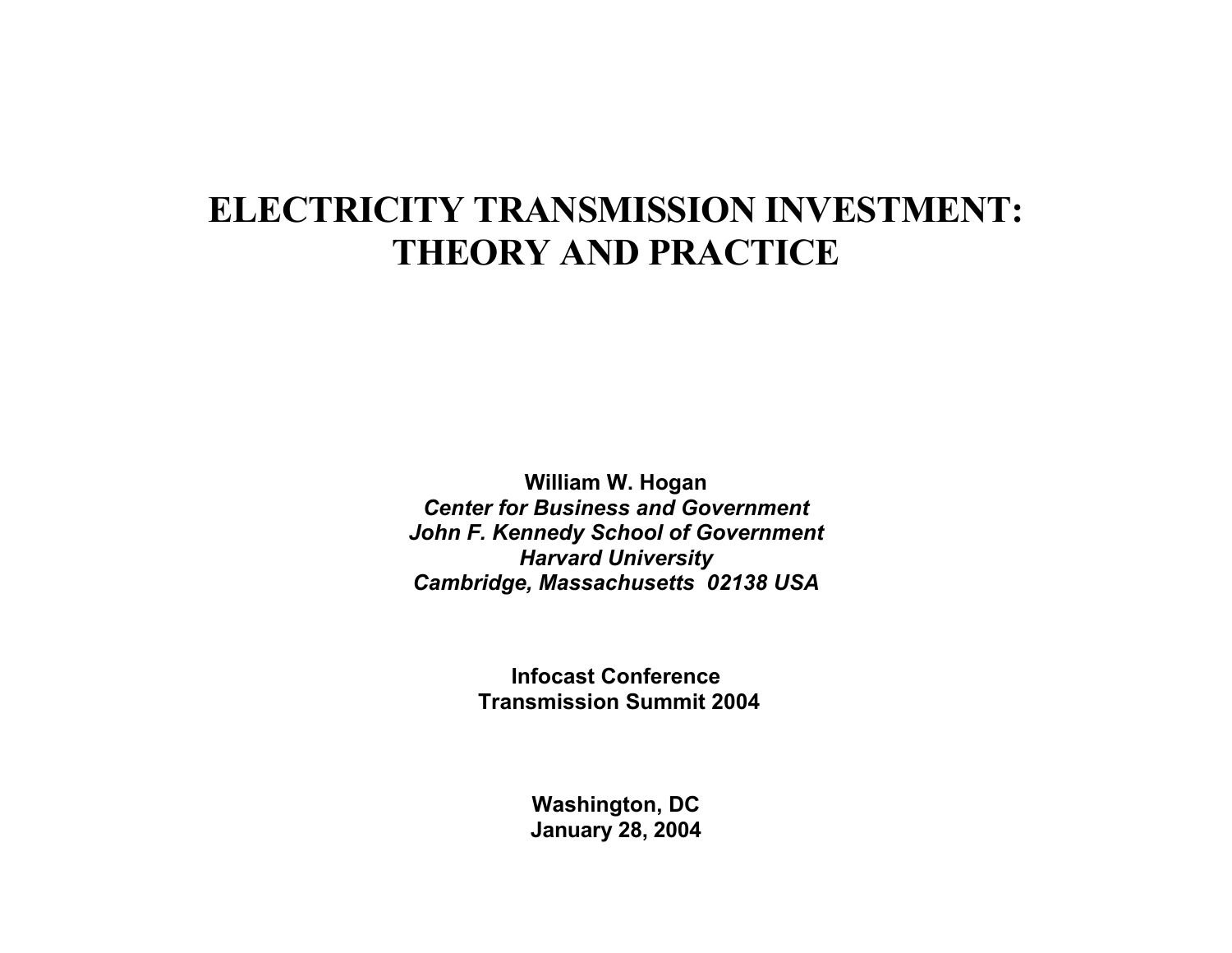**The public policy debate over reshaping the electricity industry confronts major challenges in balancing public interests and reliance on markets.** 

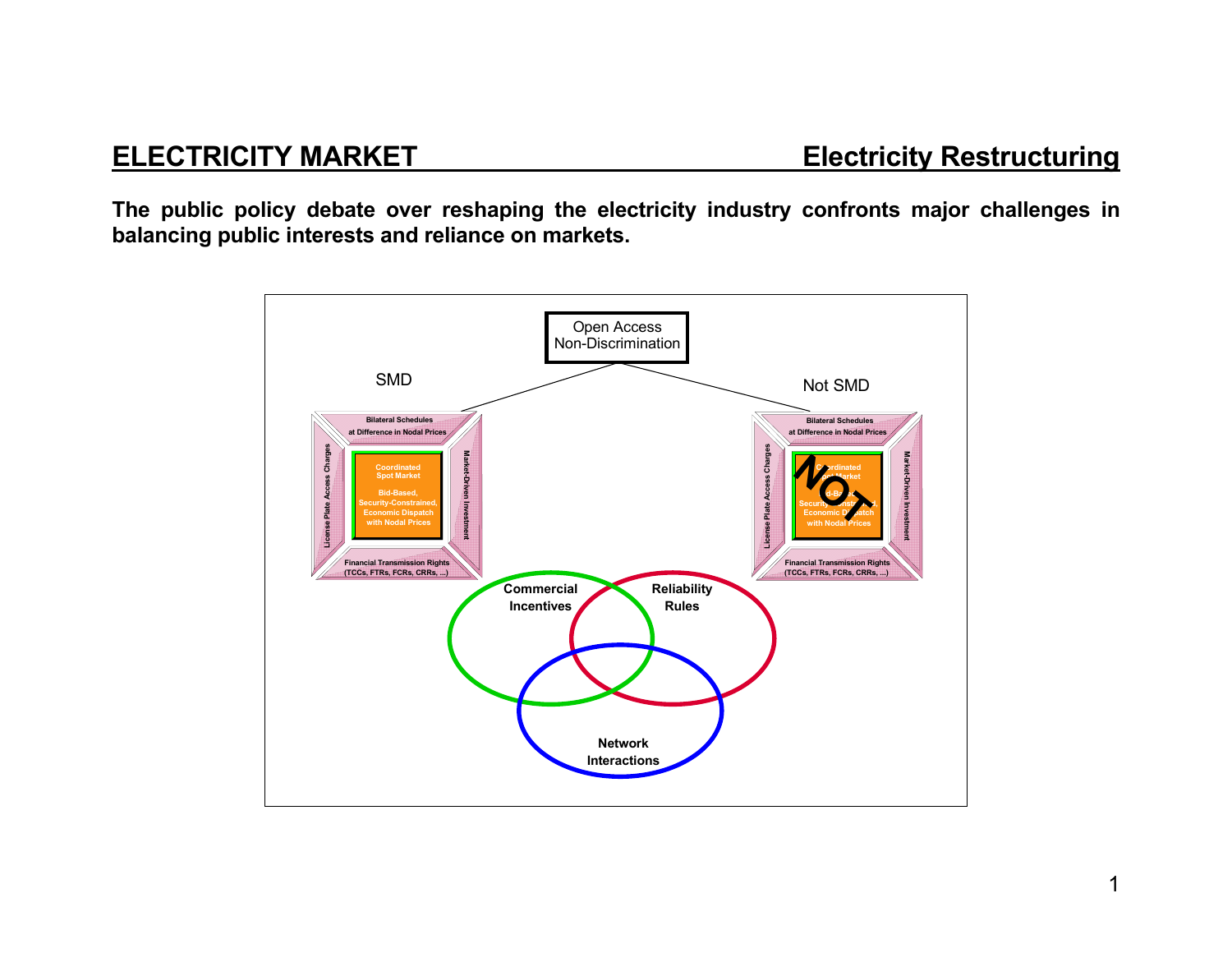### **ELECTRICITY MARKET Electricity Restructuring**

**The evolution of electricity restructuring contains a thread of issues related to counterintuitive market design requirements requiring coordination for competition.** 

- • **PURPA, 1978.** The rise of the new generators.
- • **Markets for Power, 1983.** Joskow and Schmalensee.

"The practice of ignoring the critical functions played by the transmission system in many discussions of deregulation almost certainly leads to incorrect conclusions about the optimal structure of an electric power system."<sup>1</sup>

- • **Schweppe et al., 1988.** Spot Pricing of Electricity, Kluwer. Using prices to direct the dispatch.
- • **Hogan, 1992.** "Contract Networks for Electric Power Transmission," JRE. Spot market pricing and financial transmission rights.
	- **EPAct, 1992.** The 'camel's nose' of wholesale competition.



<sup>&</sup>lt;sup>1</sup> Paul L. Joskow and Richard Schmalensee, Markets for Power: An Analysis of Electric Utility Deregulation, MIT Press, 1983, p. 63.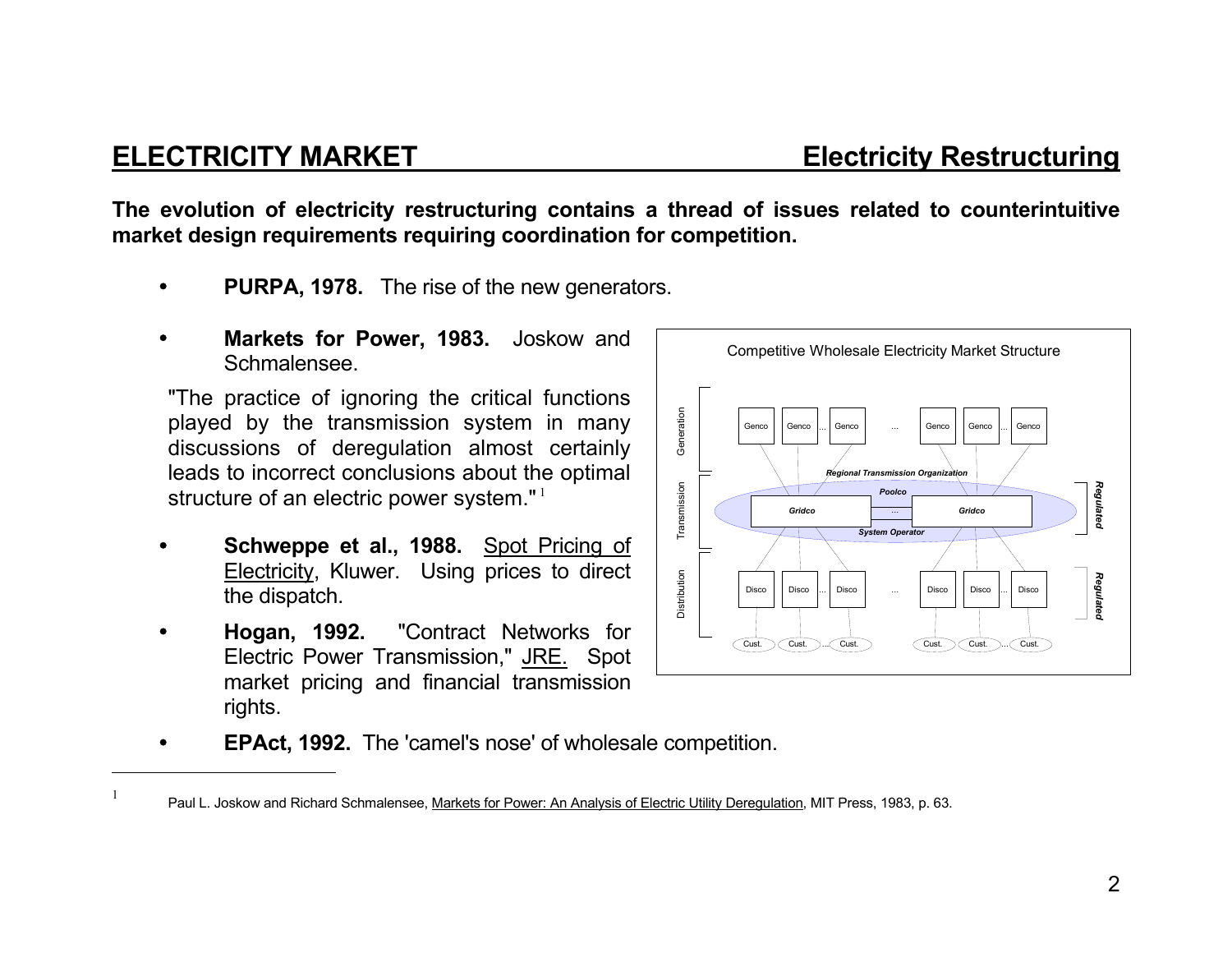**The evolution of electricity restructuring thread ...** 

# **It won't work in theory, but will it work in practice?**

- • **Order 888, 1996.** Non-discrimination, Open Access to Transmission. Contract path fiction would not work in theory.
- • **Capacity Reservation Tariff (CRT), 1996.** A new model.

"The proposed capacity reservation open access transmission tariff, if adopted, would replace the open access transmission tariff required by the Commission ..."<sup>2</sup>

• **NERC Transmission Loading Relief (TLR), 1997.** The unscheduling system to complement Order 888.



<sup>2</sup> Federal Energy Regulatory Commission, "Capacity Reservation Open Access Transmission Tariffs," Notice of Proposed Rulemaking, RM96-11-000, Washington DC, April 24, 1996, p. 1.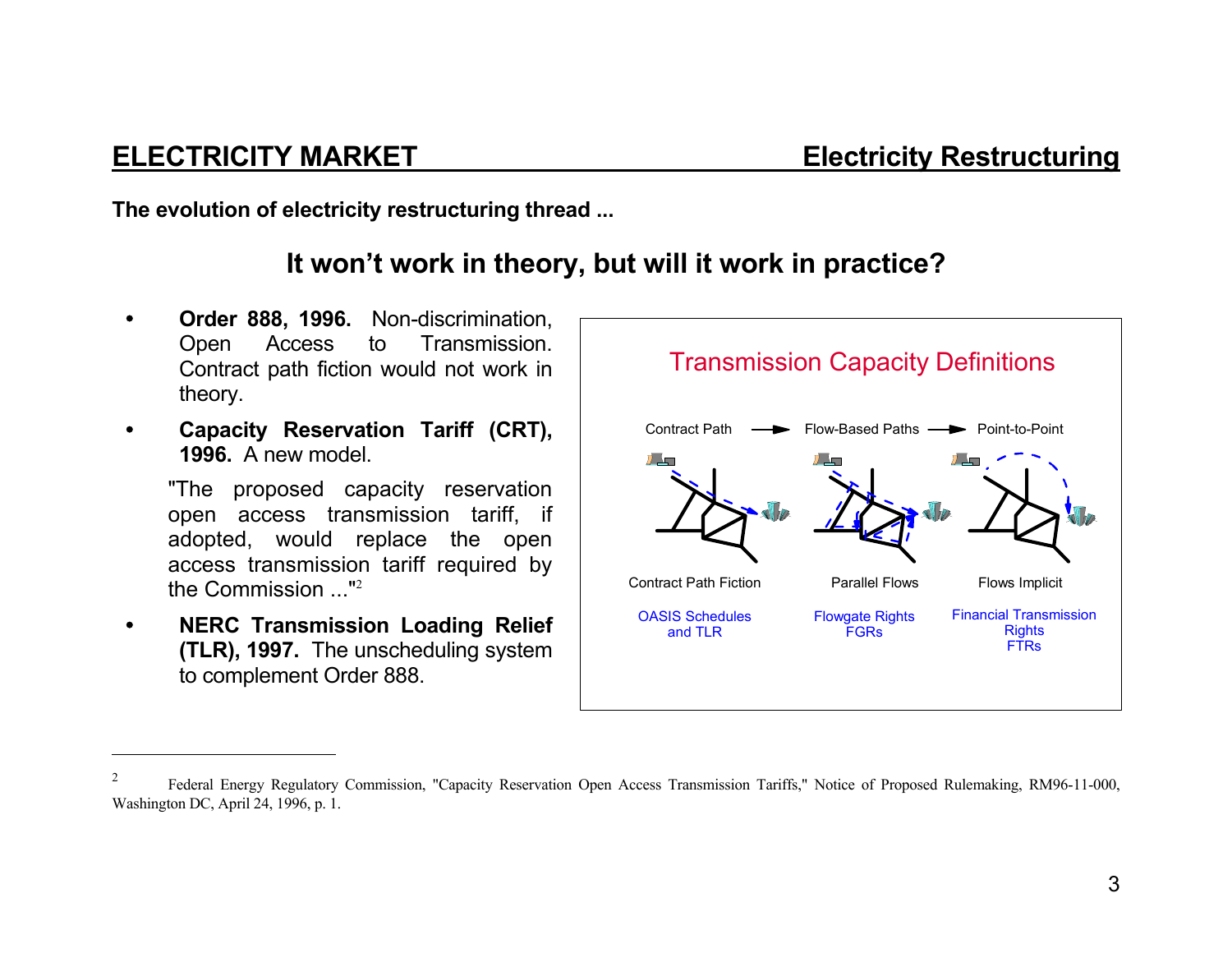# **ELECTRICITY MARKET**

**CRT, Regional Transmission Organization (RTO) Millennium Order (Order 2000) Standard Market Design (SMD) Notice of Proposed Rulemaking (NOPR), provides a workable market framework that is working in places like New York, PJM in the Mid-Atlantic Region, and New England.** 



**Poolco…OPCO…ISO…IMO…Transco…RTO… ITP…WMP…: "A rose by any other name …"**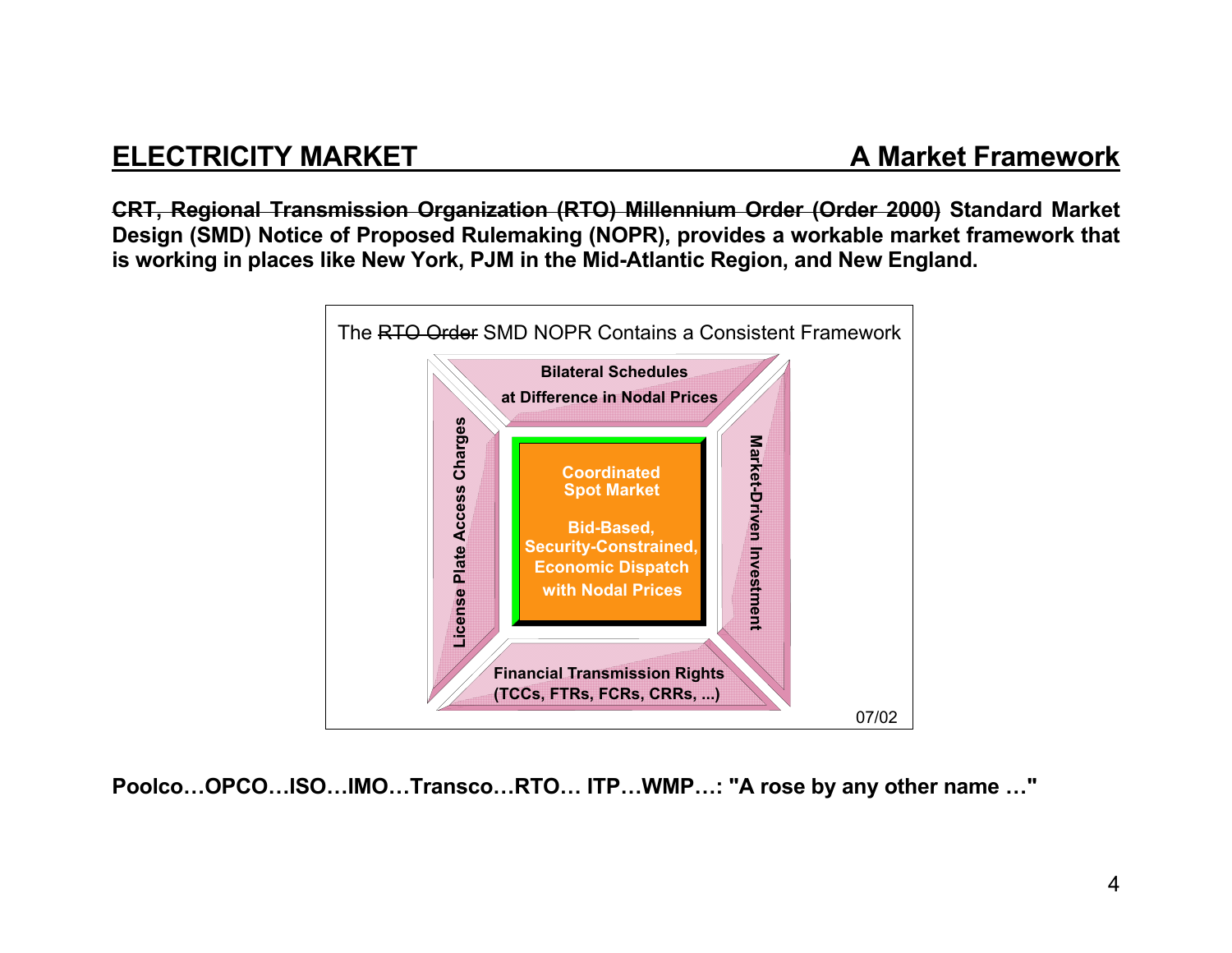**The evolution of electricity restructuring thread ...** 

- • **Standard Market Design (SMD), 2002.** A good design is necessary, but not sufficient.
- • **Regional Revolt Opposing SMD, 2003.** Changing paradigms and defending turf.
- • **Northeast Blackout, 2003.** An isolated incident with an engineering fix, or part of the continuing thread?

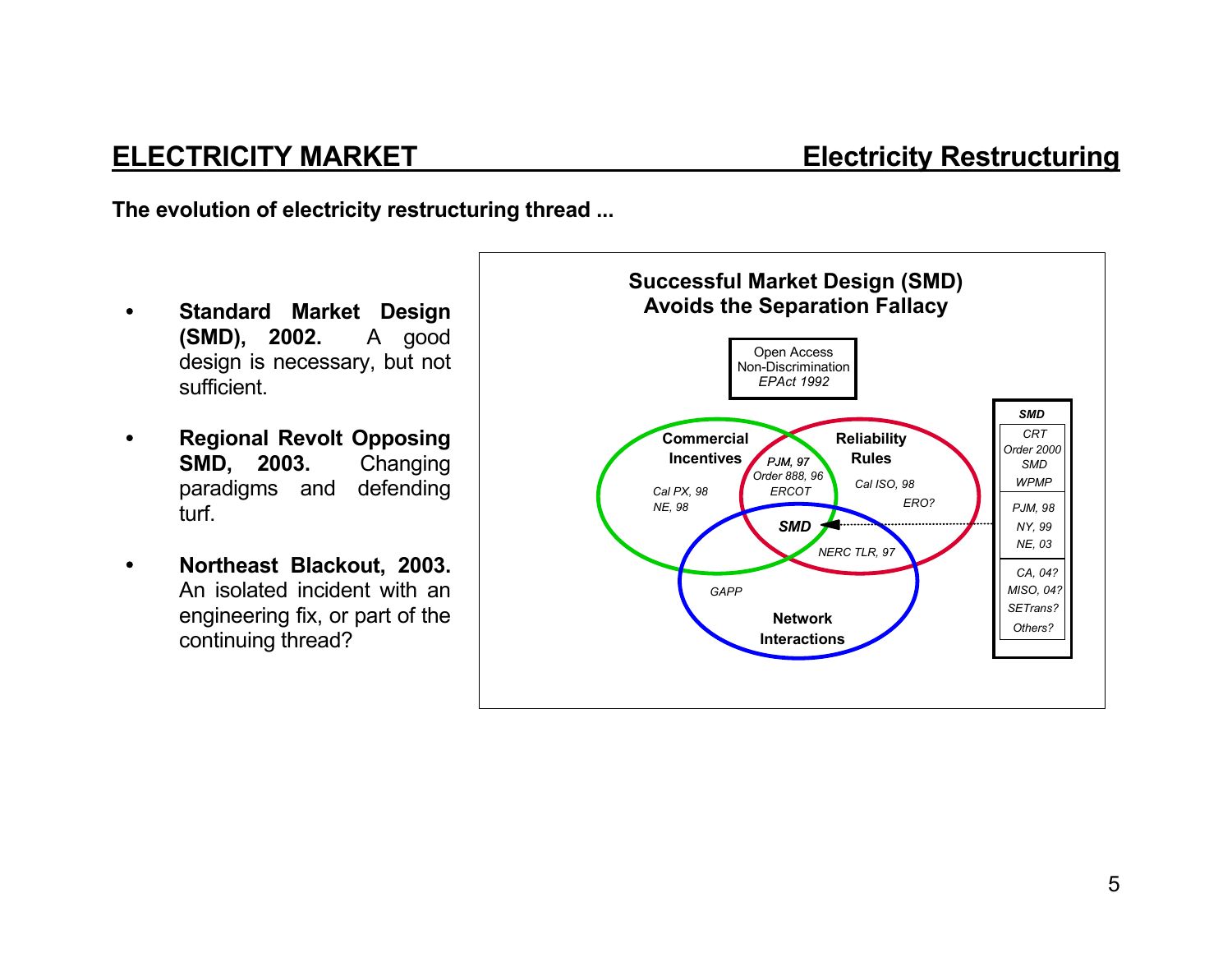# **ELECTRICITY MARKET SMD**

**The FERC "Successful Market Design" (SMD) faces major political opposition. A recent focus is cost-benefit analysis.**

The cost-benefit focus should be on investment incentives, not operational efficiency. With workable markets, market participants spending their own money would be better overall in balancing risks and rewards than would central planners spending other people's money. If not, restructuring itself would fail the cost-benefit test.

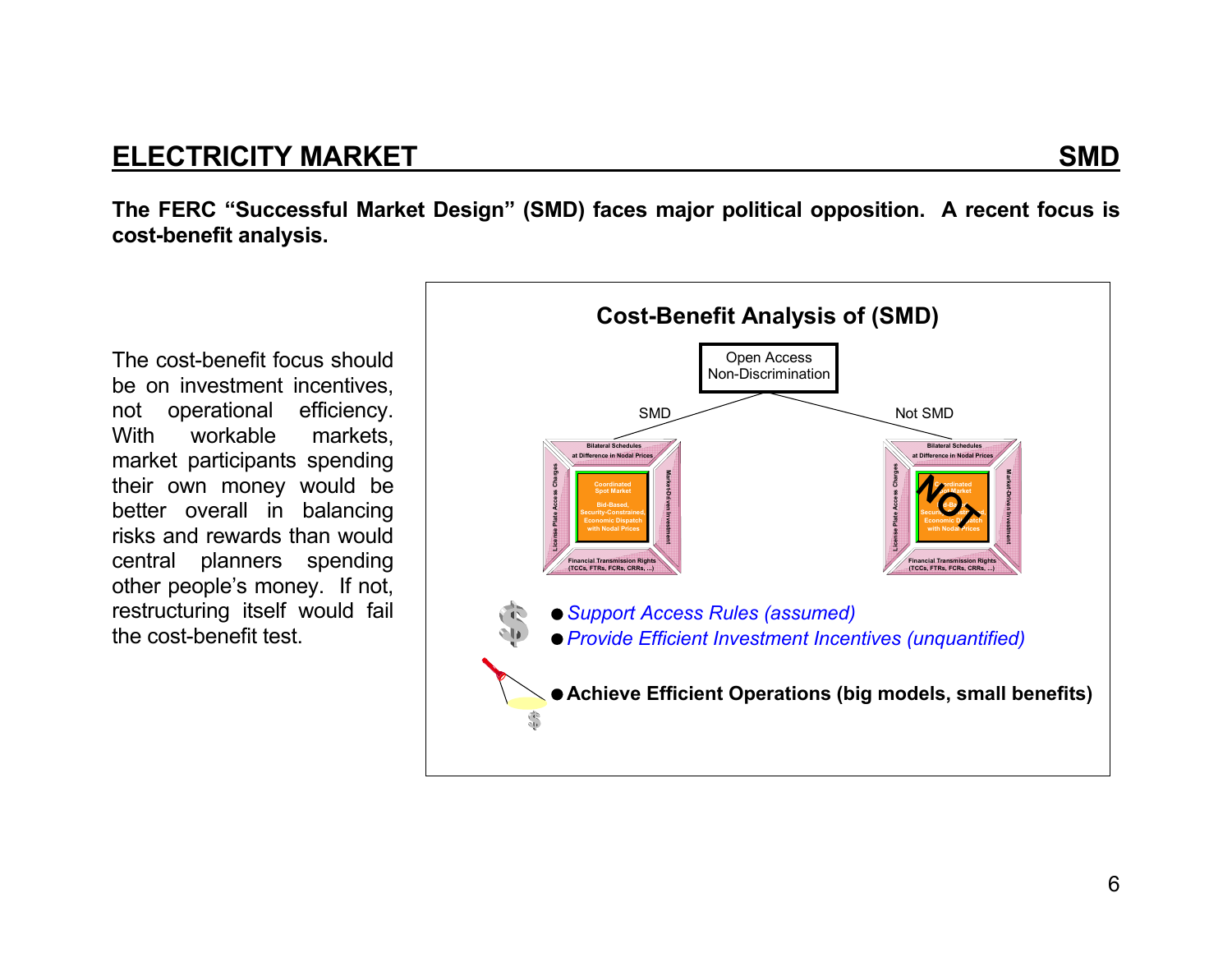**Can a market support all electricity investments? Perhaps not. Economies of scale and scope imply possible market failure. Most prominent case is transmission investment.** 



**How can regulators define rules to support market investments when markets work, and intervene when markets fail?** 

**Focus on the market failures**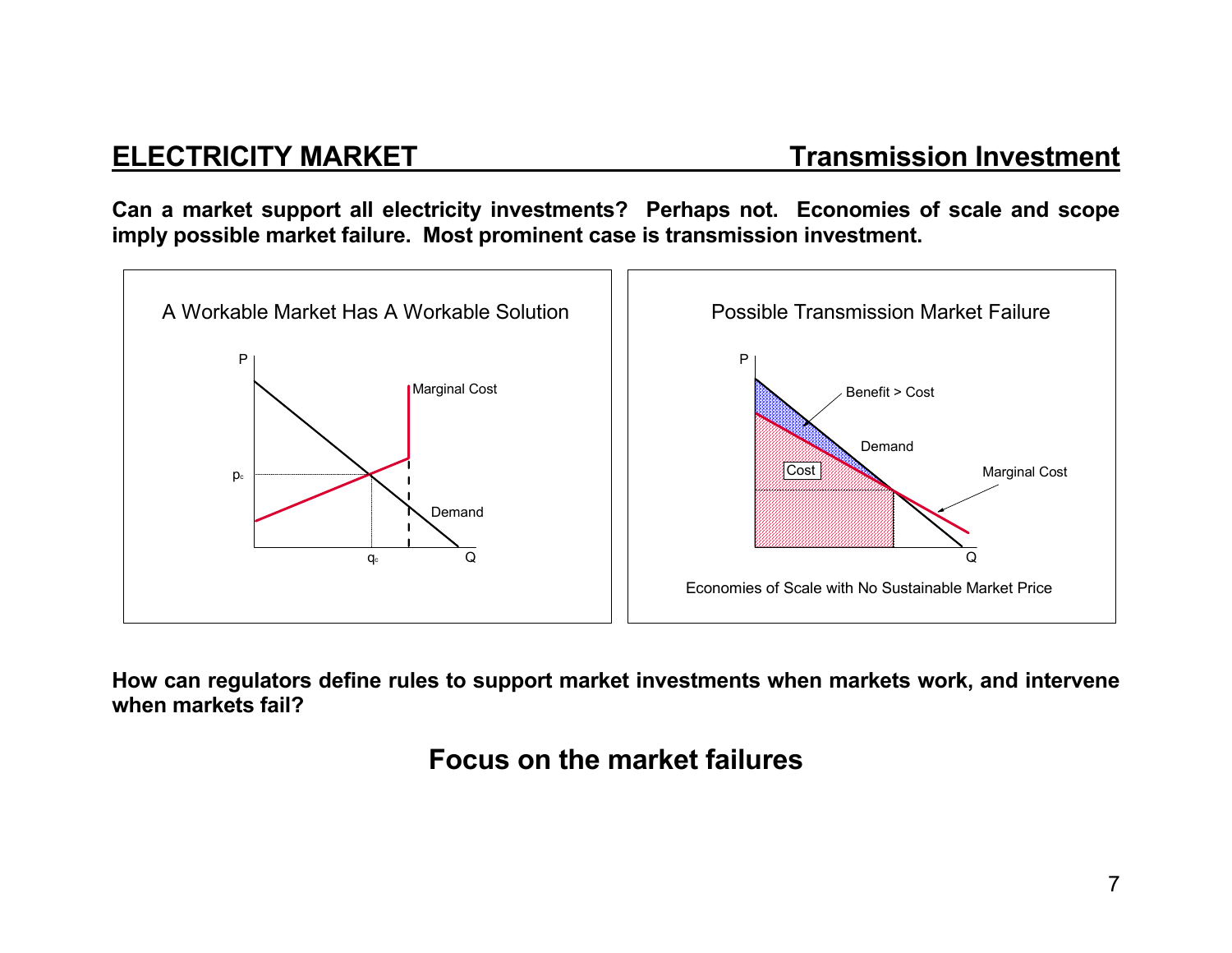### **How well is FERC doing in theory?**

A good start with the SMD: Efficient spot market design, locational opportunity cost pricing, license plate access charges, financial transmission rights for incremental investments, emphasis on market-driven investments, and participant funding for regulated investments.

The theory needs a workable definition of market failure to demarcate the boundary between regulated and market-based investments. We need a principled hybrid system.

- • **Reliability Investments**. Limited in scope to deal with benefits not priced in the market.
	- <sup>o</sup> Keeping the lights on (e.g., reactive power support).
	- <sup>o</sup> Not just keeping prices low.
- • **Economies of Scale and Scope**. Regulated investments would address economic benefits when private incentives do not support aggregate efficiency
	- <sup>o</sup> Lumpy investments that produce material changes in market prices. Ex post value of financial transmission rights less than cost of investment.
	- <sup>o</sup> Capture other externalities, such as mitigating market power, in a least -cost framework.
- • **Mitigating Free Riding Incentives.** Participant funding would require beneficiaries to pay.
	- <sup>o</sup> Identifying beneficiaries as well as benefits.
	- o Using the coercive power of regulation to make beneficiaries pay.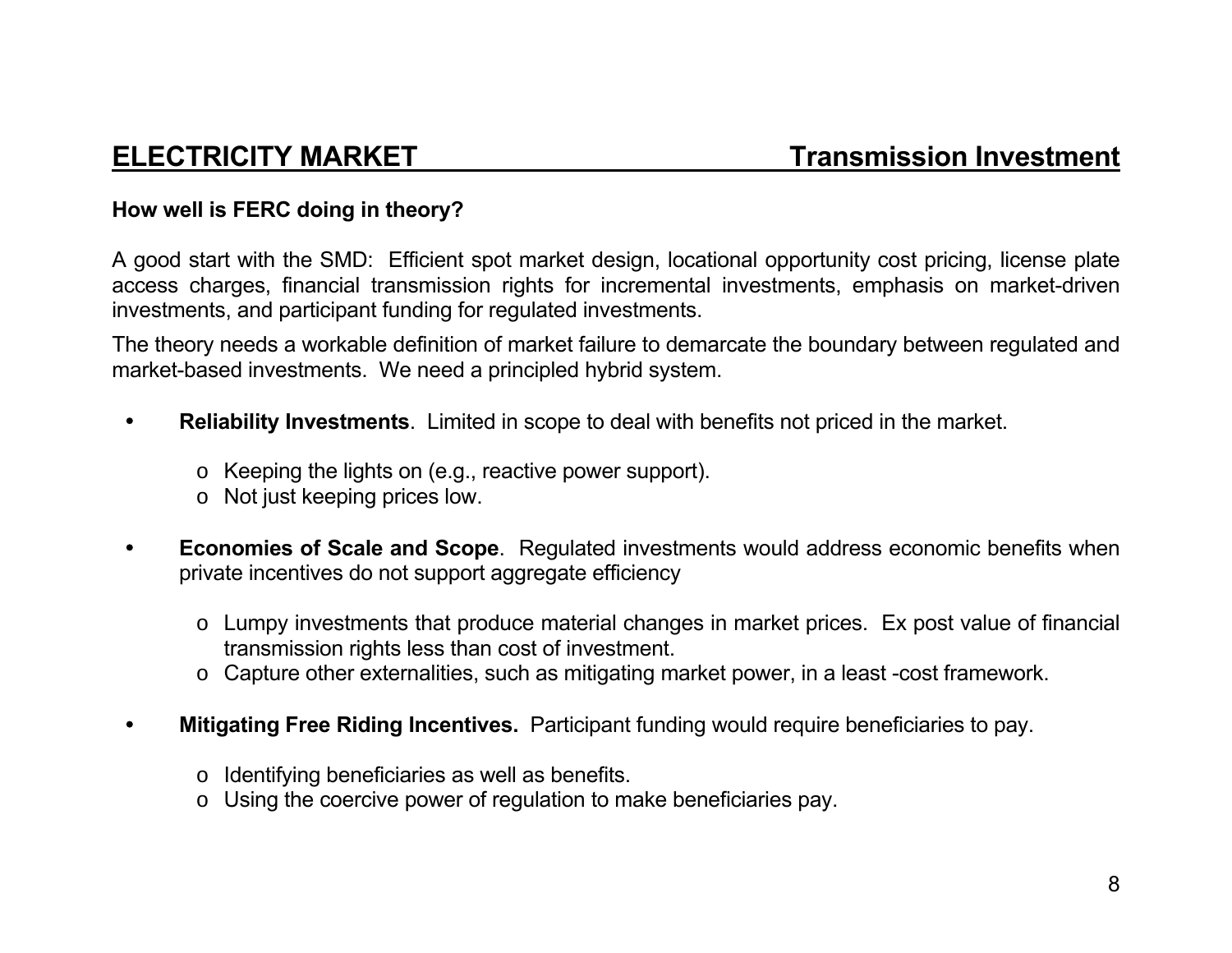### **How well is FERC doing in practice?**

Recent decisions suggest an agenda to support transmission infrastructure investment no matter what the cost. Apparently we don't need a market because we know what to do: you can never have enough transmission.

The operational definition of market failure seems to become:

### **De Facto Market Failure**:

# *Failure of the market to make investments chosen by the central planner!*

### • **PJM Mandates for Economic Investments.**

- <sup>o</sup> Economic investment for "Unhedgeable Congestion." A creative idea that does not withstand examination. Under SMD all congestion is hedgeable, at a price.
- <sup>o</sup> A short window for market investments before central planning kicks in to socialize costs.
- • **NEPOOL Tariff and Transmission Cost Allocations.** 
	- <sup>o</sup> Participant funding morphs into that which market participants volunteer to pay.
	- o Identifies net benefits but not net beneficiaries. Not everyone benefits, but everyone pays.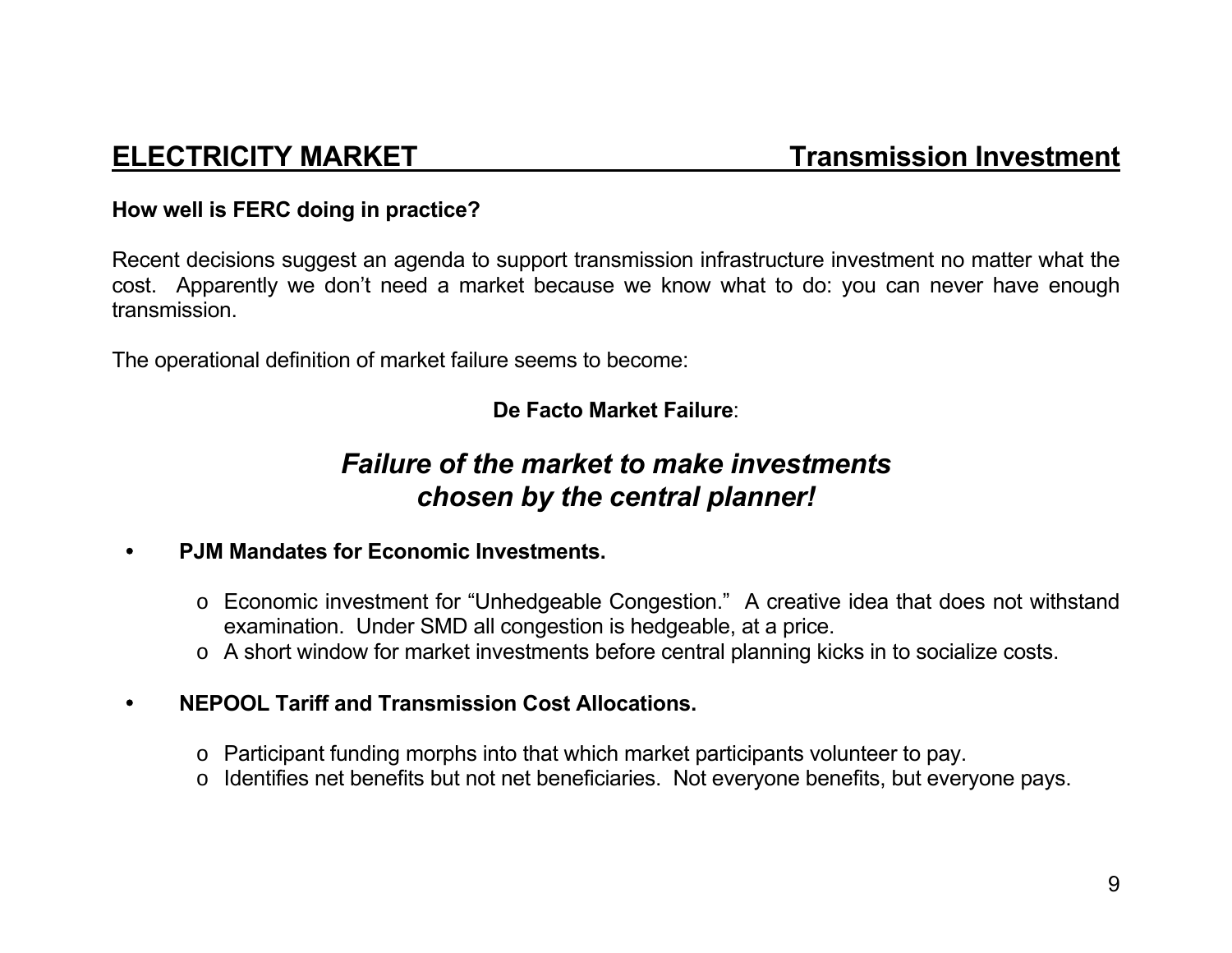**Does it matter if FERC practice differs from SMD theory?** 

# **It won't work in theory, but will it work in practice?**

- •**SMD Intentions.** FERC's stated policy is to support both merchant and regulated transmission investment.
- $\bullet$  **FERC Actions.** Motivated by pressure to stimulate transmission investment, recent FERC decisions could undermine the policy goal and foreclose merchant investment.
- $\bullet$  **Slippery Slopes.** Absent a bright line between merchant and regulated transmission investment, there will be enormous and justifiable pressure on the regulator to put generation and demand alternatives on the same playing field of reduced risk and mandatory collection through regulated mechanisms. The intended modest domain of regulated transmission would expand to include full blown integrated resource planning. A poor design for transmission investment is a threat to the entire premise of the SMD. The end state could be recreation of the central regulatory decision problems that motivated electricity restructuring in the first place.

*Are we going around a very expensive policy circle?*

 $\bullet$  **A Possible Line Between Merchant and Regulated Investment.** Regulated transmission investment would be limited to those cases where the investment is inherently large relative to the size of the relevant market and inherently lumpy in the sense that the only reasonable implementation would be as a single project like a tunnel under a river. Everything else would be left to the market. This would be a principled hybrid system.